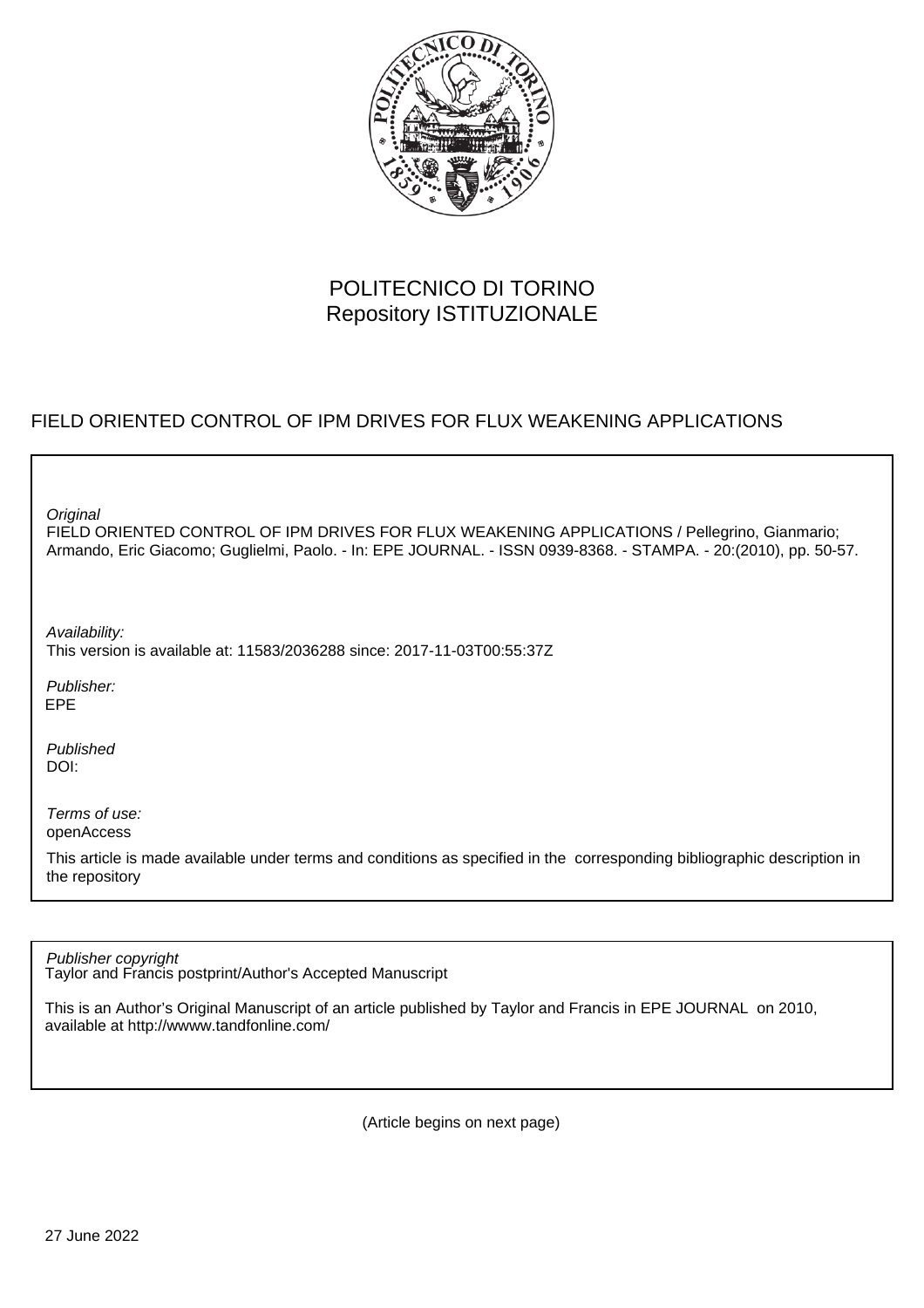# Field Oriented Control of IPM Drives for Flux Weakening Applications

### Keywords

Adjustable speed drive, Control of Drive, Vector Control, Field-weakening control.

### Abstract

Interior Permanent Magnet (IPM) drives are adapted to flux-weakening, then to constant power operation over a wide speed range. Most of the control strategies for IPM motor drives are based on the control of the current vector. Flux-weakening is obtained by proper current references, that are calculated according to the magnetic model of the motor. This approach needs the accurate characterization of the motor and it is sensitive to the inaccuracy and the variation of the model parameters. Moreover, in the case of a variable dc-link, an additional voltage loop is necessary to correct the current references values at different dc-link voltage levels. The direct control of the flux vector, in the stator flux oriented frame, is proposed here, with the aim of obtaining the constant voltage operation of the IPM motor drive in the flux weakening range by means of a very simple control algorithm. The proposed direct flux control is tested on an IPM motor drive designed for traction. The exploitation of the maximum torque in all the operating speed range is demonstrated. The control is also capable to adapt its flux and current set-points to different dc-link voltage levels with no need of additional voltage regulators. Discrete-time simulation and experimental results are presented and compared showing good accordance.

### Introduction

Among variable speed AC drives, the IPM motor drives are particularly adapted to flux-weakening applications such as vehicle propulsion and machine tools, where a wide constant-power speed range is required [1, 2]. The flux weakening capability of an IPM motor depends on the motor design and it is a trade off between the rotor saliency and the permanent magnet quantity [3]. Once the IPM motor has been designed for having a high flux-weakening capability [4, 5], a proper control strategy is needed to obtain the maximum motor torque capability for a given inverter size (voltage and current limits). In other words, once the inverter and the motor are given, the control strategy must be able to exploit the inverter current and voltage limits completely. Space-vector control strategies for IPM motor drives are normally based on the control of the current vector in the dq frame, synchronous to the rotor [6, 7]. In those cases, field-weakening is obtained by adapting the current reference according to speed on the base of the motor magnetic model [8, 6]. This approach requires the accurate knowledge of the machine model and it is rather sensitive to the model parameters. Moreover, the current references are necessarily calculated for a determined dc-link voltage. In case the dc-link is not exactly constant like it happens with battery or fuel-cell supplied AC drives, an additional voltage loop is needed to correct the current reference vector [7, 9].

As usual for the control of Induction Motor (IM) drives, flux estimators and observers have been also proposed for IPM motor drives, in order to overcome the limitations of the current control in fieldweakening operation [10, 11, 12]. For example, the flux amplitude is controlled by an exterior flux loop, like for Induction Motor drives [13, 14, 15], or the flux vector dq-components are controlled instead of the current components [10], e.g. the  $\lambda_d$ ,  $i_q$  control proposed in [16].

The direct control of the flux is here proposed in the flux-oriented reference frame. Direct flux control has been rarely adopted. In [17, 18] it is proposed for for Synchronous Reluctance Machines, while in [19] and [20] for IPM motor drives. The use of the field-oriented frame is mutuated from the control of IM drives. The direct flux control proposed here has some aspects in common with the stator flux oriented control of IM drives (IM-SFOC), that has good performance in flux-weakening [21].

The proposed algorithm is very easy to implement and permits the exploitation of the current and voltage limits of the inverter with no need of reference look-up tables, that are difficult to calculate and that are stiffly related to a determined dc-link level. Also in case of a dc-link voltage spread, the direct-flux is capable of exploiting the available voltage completely with no particular modification.

The control is implemented for an IPM motor drive designed for light EV traction (7*kW*@2800*rpm*). The speed range is  $2800 \div 10.000$ *rpm*.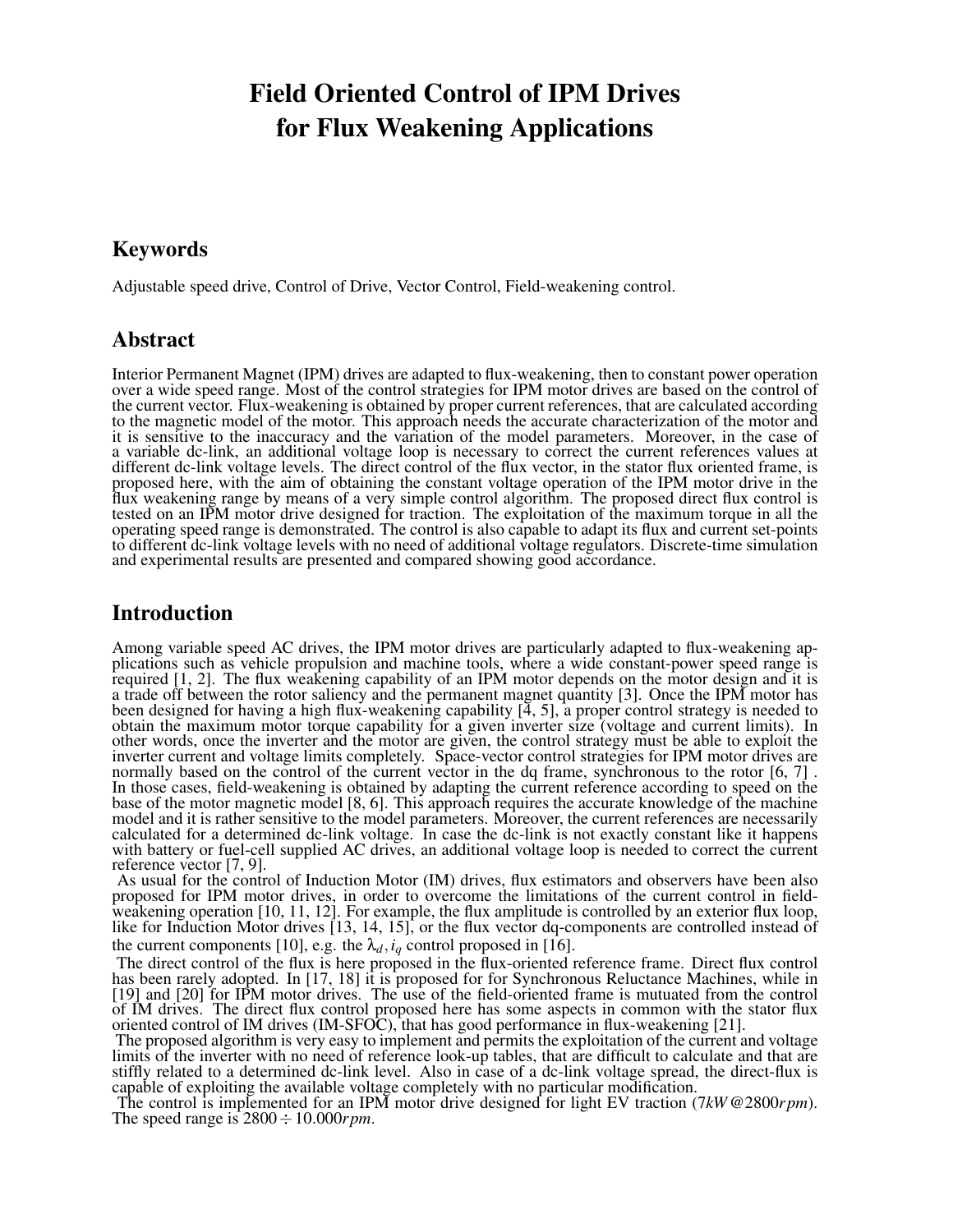The IPM motor is of the PMASR type (Permanent-Magnet-Assisted Synchronous Reluctance) a definition that can be also found in [22].

### IPM Motor Model

The magnetic curves of the IPM motor under test are reported in Fig.1-(b). Cross-saturation effects are evidenced by the spread of the  $\lambda_d$  and  $\lambda_q$  curves for different cross-current values. The saliency ratio of the motor is high, as demonstrated by the different slopes of *d*− and *q*− fluxes, while the permanentmagnet flux (0.07*Vs*  $\omega$  *i<sub>d</sub>* = *i<sub>q</sub>* = 0) is little respect to the d-axis flux (0.35*Vs* is the rated d-flux). For this reasons, the motor can be referred to as a PMASR motor as already said: the choice of the  $(d, q)$  axes defined in Fig.1-(a) is unusual for IPM motors since it is the frame in use for Synchronous Reluctance machines. The typical IPM machine axes are indicated as  $(d', q')$  in Fig.1-(a).

The experimental model of Fig.1-(b) has been reported for having a precise idea of the machine under test, and will be also used here for outlining in detail the motor torque and speed capability at given inverter current and dc-link voltage.

However, for the sake of control implementation, the simplified magnetic model presented in the next subsection (2) will be adopted, with constant *d* and *q* inductances and no cross saturation term.



Figure 1: Definition of the  $(d,q)$  reference frame and experimental magnetic model of the motor.

#### Motor model in the dq synchronous frame

Apart for the different orientation of the axes (Fig.1-a), the rotating reference frame  $(d, q)$  is synchronous with the rotor. The IPM motor model in  $(d, q)$  is described by (1)-(3). According to the axes orientation, the PM flux is aligned to the *q*-axis and it is negative.

$$
\overline{v}_{dq} = R \cdot \overline{i}_{dq} + \frac{d\lambda_{dq}}{dt} + j \cdot \omega \overline{\lambda}_{dq}
$$
\n(1)

$$
\overline{\lambda}_{dq} = \begin{vmatrix} L_d & 0 \\ 0 & L_q \end{vmatrix} \cdot \overline{i}_{dq} - \begin{vmatrix} 0 \\ \lambda_m \end{vmatrix}
$$
 (2)

$$
\frac{T}{3/2p} = \lambda_d i_q - \lambda_q i_d \tag{3}
$$

Where  $p$  is the pole-pairs,  $R$  is the stator resistance,  $L_d$ ,  $L_q$  are the inductances of maximum and minimum permeance axes,  $λ<sub>m</sub>$  is the PM flux and *T* is the electromagnetic torque.

#### Motor model in the flux-oriented frame

The field oriented reference frame  $(f, \tau)$ , where f stands for flux and  $\tau$  stands for *torque*, is defined in Fig.2. The *f*-axis is oriented along the stator flux vector that is phase shifted by the angle δ with respect to the d-axis, where  $\delta$  is the phase of the flux vector in the  $dq$  frame, according to (4).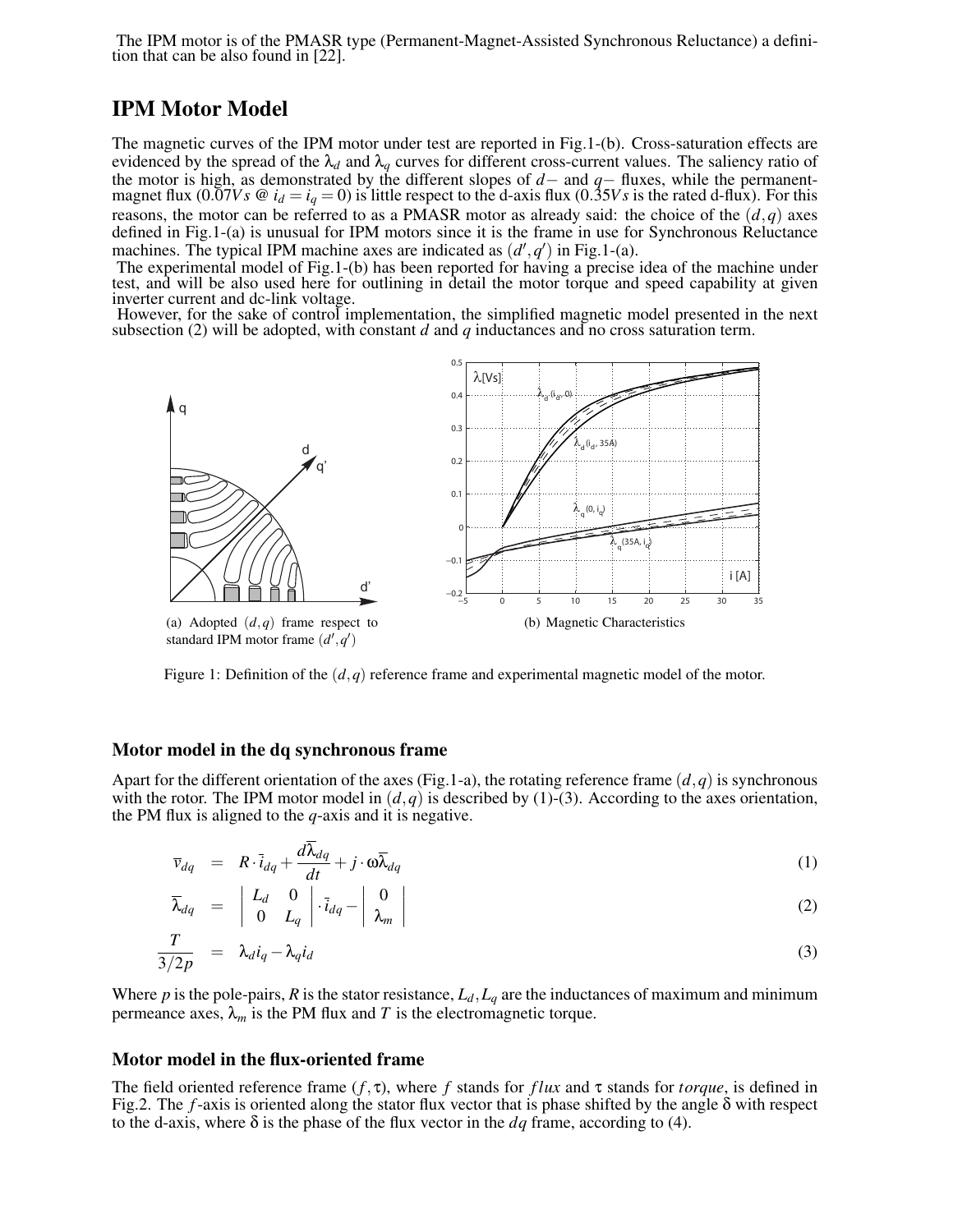

Figure 2: Definition of the  $f - \tau$  reference frame and IPM motor vector diagram.

$$
\overline{\lambda}_{dq} = \lambda \cdot \begin{vmatrix} cos\delta \\ sin\delta \end{vmatrix}
$$
 (4)

In the new coordinates the two state variables  $\lambda$  and  $\delta$  are decoupled between the *f* and  $\tau$  components in the state equation (5).

$$
\overline{v}_{f\tau} = R \cdot \overline{i}_{f\tau} + \frac{d}{dt} \begin{vmatrix} \lambda \\ 0 \end{vmatrix} + \lambda \cdot \begin{vmatrix} 0 \\ \omega + \frac{d\delta}{dt} \end{vmatrix}
$$
 (5)

$$
\frac{T}{3/2p} = \frac{1}{L_q} \cdot \left\{ \left( 1 - \frac{L_q}{L_d} \right) \cdot \lambda^2 \cdot \frac{\sin 2\delta}{2} + \lambda_m \lambda \cdot \cos \delta \right\} \tag{6}
$$

$$
\frac{T}{3/2p} = \lambda \cdot i_{\tau} \tag{7}
$$

where  $\lambda$  is the stator flux amplitude and  $\delta$  is the phase angle with respect to the *d* axis. The torque expression (6) has been obtained by substituting  $(2)$  and  $(4)$  in  $(3)$ .

The adoption of the field-oriented reference frame simplifies the voltage expression since the motor voltage is practically in quadrature with the machine flux, as evidenced in Fig.2-b: the management of the inverter voltage limit by means of the direct flux control in flux coordinates is very straightforward, as will be demonstrated in the following sections. Moreover, it is worthy to notice that the torque-current component  $i<sub>\tau</sub>$  introduced in (7), significantly simplifies the expression of torque: by means of this new couple of variables  $(\lambda, i_{\tau})$  the control of the motor torque is also simplified, as will be shown in the following.

#### Selection of the controlled variables:  $\lambda$  and  $i_{\tau}$

In the voltage equation (5), the two state variables are the flux amplitude and phase angle  $\lambda$  and  $\delta$ . However, the expression of torque in  $\lambda$ ,  $\delta$  is quite complicate and achieving a linear and decoupled control of the torque by means of  $\lambda$  and  $\delta$  is not straightforward (6). The control of the  $i<sub>\tau</sub>$  current component instead of  $\delta$  permits the control of the torque by means of the simple and decoupled scheme presented hereafter. Moreover, the limitation of the motor current amplitude, according to the inverter maximum current, is easily obtained by the control of  $i<sub>\tau</sub>$ , as will be shown in the followings. The voltage equation in the new variables is reported in (8).

$$
\frac{d}{dt}\left|\begin{array}{c}\lambda\\i_{\tau}\end{array}\right|\cong\left|\begin{array}{cc}1&0\\ \frac{k}{L_{q}}&\frac{b}{L_{q}}\end{array}\right|\cdot\left|\begin{array}{c}v_{f}\\v_{\tau}-\omega\lambda\end{array}\right|\tag{8}
$$

where:

$$
k = k(\delta) = \frac{1}{2} \left( 1 - \frac{L_q}{L_d} \right) \sin 2\delta \tag{9}
$$

$$
b = b(\lambda, \delta) = \frac{L_q}{\lambda^2} \left(\frac{dT}{d\lambda}\right)_{\lambda = const} = \left(1 - \frac{L_q}{L_d}\right) \cos 2\delta - \frac{\lambda_m}{\lambda} \sin \delta \tag{10}
$$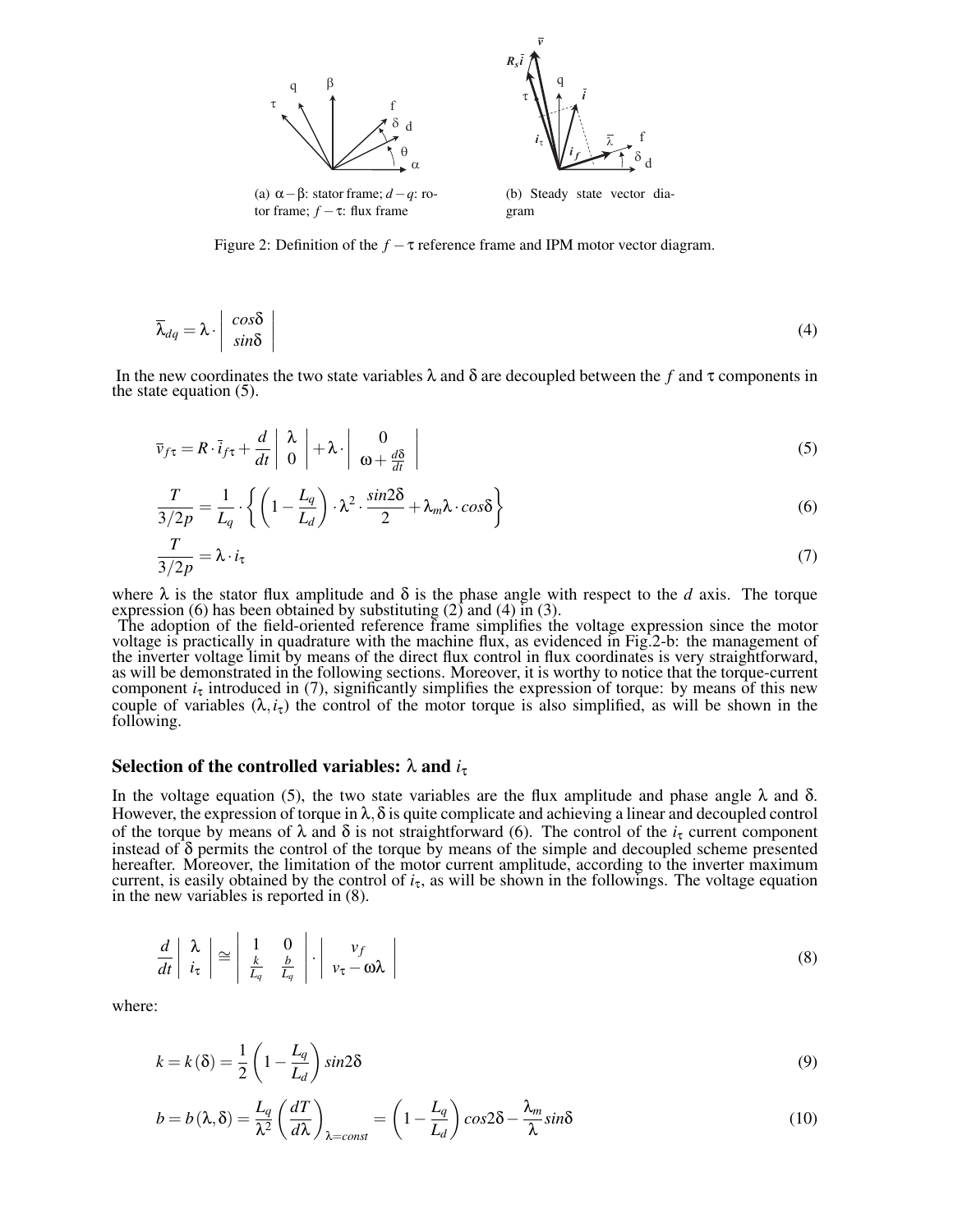The resistive drops have been disregarded in (8). The variable terms  $b(\lambda, \delta)$  and  $k(\delta)$  are two functions of the machine magnetic state. This means that the control of the  $i<sub>\tau</sub>$  current component will be influenced by the actual amplitude and phase of the machine flux as explained in the next section.

### Direct flux, field oriented control scheme

The proposed control scheme is reported in Fig.3. The flux reference  $\lambda^*$  is determined by the requested torque according to the linear control law (11). Once the reference flux is set, the  $i_{\tau}^{*}$  value is calculated coherently with the torque expression (7).

The *flux weakening* block limits the reference flux above the base speed ( $\omega > \omega_A$ ), before the reference  $i^*_{\tau}$  is calculated. The limitation block on  $i^*_{\tau}$  ensures the respect of the inverter current limit *I<sub>max</sub>*.



Figure 3: Proposed Control Scheme in the field oriented frame  $(f, τ)$ . The controlled variables are  $λ, iτ$ .

#### Vector Control block.

The  $\lambda$  and  $i_{\tau}$  regulators are of the Proportional-Integral (PI) type. According to (8), the flux amplitude can be controlled by means of the  $v_f$  voltage, with no influence of the  $\tau$  components. The flux loop response is very fast: apart from the limitation due PWM time discretization, the flux bandwidth is limited only by the dynamics of the flux estimator. With most of the flux observers in the literature bandwidths in the order of the kHz or more are possible.

The control of the  $i<sub>\tau</sub>$  current is obtained through the  $v<sub>\tau</sub>$  voltage, but with less ideal properties respect to  $\lambda$ . First of all, there is an interaction with the flux loop given by the  $v_f$  and  $\omega\lambda$  terms in (8). This interaction is dynamically tackled by the fast response of the proportional  $i<sub>r</sub>$  regulator. The integrative regulator then compensates the  $v_f$  disturbance at steady state, while the back-EMF term  $\omega\lambda$  must be conveniently compensated in feed-forward. The dynamic response of the *i*<sup>τ</sup> regulator strongly depends on the factor  $b(\lambda, \delta)$  defined in (10) that varies with the working point of the motor. Since *b* is not constant, a constant proportional gain will give different closed-loop response of  $i<sub>\tau</sub>$  for different operating points. For a stable and well damped response of the regulator, it is suggested to choose the proportional gain with reference to the best-case condition, that is  $b = b_{max}$ . The bandwidth of  $i_{\tau}$  will be lower than the rated value  $(\omega_b)_{\tau}$ since normally  $b < b_{max}$ .

#### Maximum Torque per Voltage trajectory  $(b = 0)$ .

The factor *b* assumes negative values in part of the flux plane. In case of  $b < 0$  the  $i<sub>\tau</sub>$  control would be unstable, due to positive feedback. The  $\vec{b} = 0$  curve is the border of torque instability, and it is reported in Fig.4-b for the drive under test. According to the definition given in (10),  $b = 0$  means that the torque derivative with respect to flux phase angle is null. This trajectory coincides with the field-weakening region II or the Maximum Torque Per Voltage (MTPV) trajectory. It corresponds to deep flux weakening conditions that occurs at very high speed, at least for the drive under test. The MTPV curve is the optimal control trajectory for maximum torque at high speed. The instability due to  $b < 0$  does not occur if the MTPV trajectory is respected. In the proposed control the constraint  $b = 0$  is fulfilled by proper limitation of the  $i<sub>\tau</sub>$  reference value. In the following it will be shown that  $b = 0$  falls out of the speed range of the drive under test and this limitation will not be implemented here.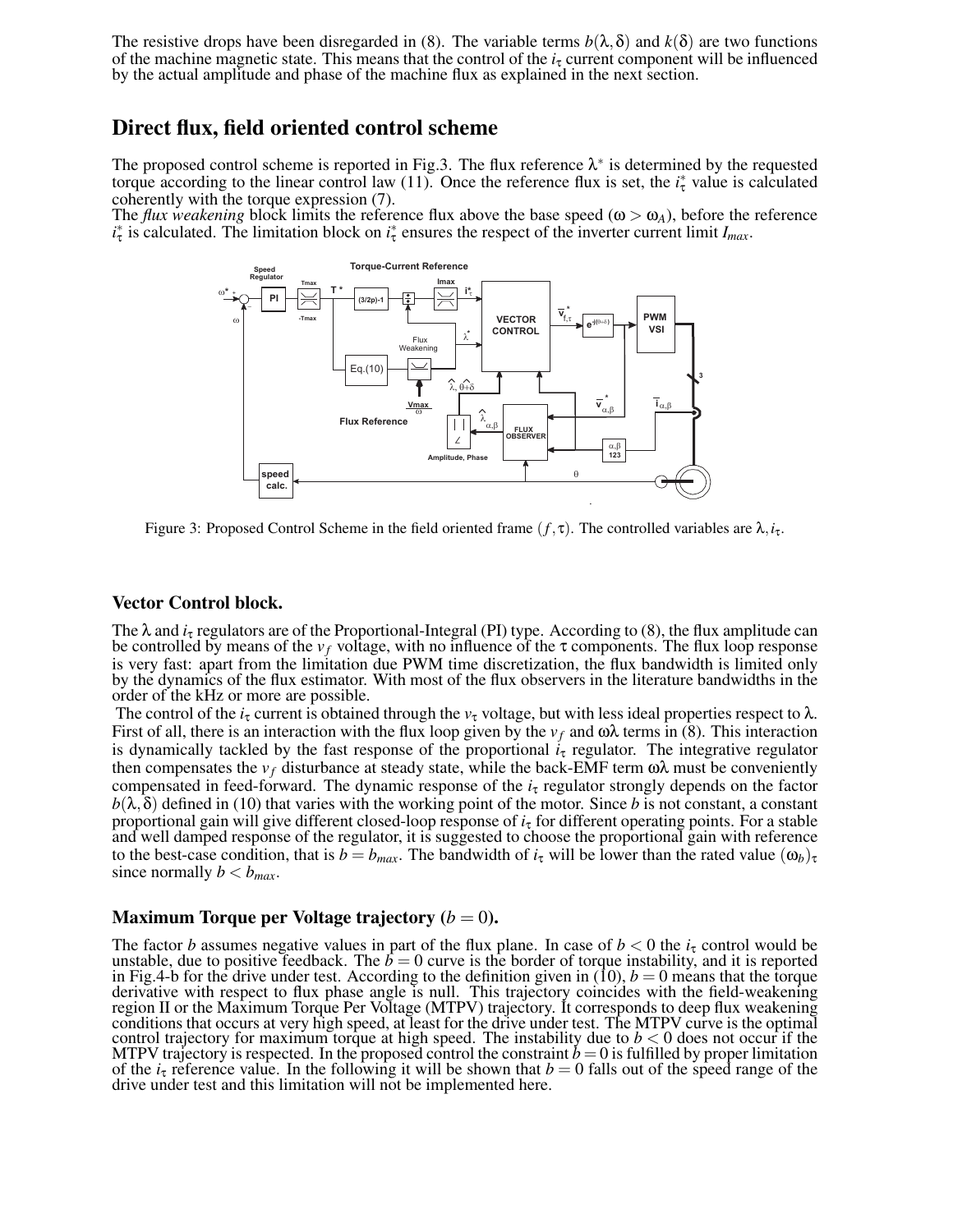#### Flux reference at low speed

The flux reference is set by means of the linear law (11). The minimum flux set at no load equals the permanent magnets flux  $\lambda_m$ . Then the flux reference is increased proportionally with the torque. The flux reference λ*nom* at rated torque *Tnom* is chosen according to the Maximum Torque Per Ampere curve shown in Fig.4 ( $\widehat{MTPA}$  - point  $\widehat{A}$ ), as will be better explained in the followings.

$$
\lambda^* = \lambda_m + |T^*| / T_{nom} \cdot (\lambda_{nom} - \lambda_m)
$$
\n(11)

#### Flux Weakening

The flux reference is limited according to the actual speed and the inverter maximum voltage by means of the simple relationship (12), where the resistive drops are not considered.

$$
\lambda^* \le \frac{V_{max}}{|\mathbf{\omega}|} \tag{12}
$$

In case the limit *Vmax* is not a constant value (e.g. battery supplied drive for traction), the flux weakening block is calculated according to the measured dc-link voltage (13).

$$
\lambda^* \le \frac{V_{dc}}{\sqrt{3} \cdot |\omega|} \tag{13}
$$

where *Vdc* is the measured dc-link voltage and *al pha* is a constant term, minor or quasi-equal to the unity, that relies for the voltage margin left by the designer for the dynamics of the flux and current regulators. In the presented experimental results  $\alpha = 0.90$  has been adopted. The resistive term can be also considered in the flux weakening law by small modification of  $(12)$ , but it is negligible in most of cases at high speed.

#### Maximum current limit.

The  $I_{max}$  saturation block in Fig.3 limits  $i_{\tau}^*$  according to the amplitude of the measured current (14).

$$
i_{\tau}^* \le \sqrt{I_{max}^2 - i_f^2} \tag{14}
$$

where  $i_f$  is the current component in phase with the flux (5).

#### Maximum Torque Per Voltage limit

The MTPV or  $b = 0$  limit curve is out of the operating region of the IPM motor drive under test, according to the speed range specified in Table I in the Appendix. As evidenced in Fig. 4, the MTPV zone would occur above 17000rpm, while the maximum speed of the drive is 10000*rpm*. In case MTPV is exploited, a further limitation of the  $i<sub>\tau</sub>$  reference would be necessary.

#### Flux Observer

The control performance rely on the accuracy of the flux observer. The flux observer scheme adopted here is the one proposed in [10], based on the motor magnetic model at low speed and on back-EMF integration at high speed. The motor model adopted in the flux observer is the simplified magnetic model reported in (1). The *L<sup>d</sup>* value corresponds to the apparent value at rated machine flux, that is the saturated value. Despite the model inaccuracy, the response of the observer is fast at any speed and the sensitivity to motor's parameters is very weak:

- at very low speed, far below the field weakening region, the simplified magnetic model introduces an error in the flux module and orientation estimations. This errors can produce an error in the controlled torque, that is usually compensated by the speed loop, but no effect at rated torque and current since the rated  $L_d$  value has been implemented in the flux observer;
- as the speed increases the flux estimation error vanishes due to the back-EMF contribution. Above the base speed  $\omega_A$ , the flux estimation is normally correct;
- the detuning of motor resistance has little effect since the back-EMF scheme operates at high speed where the resistive term is negligible;
- apart from the PM flux term, the magnetic model is practically insensitive to temperature. The PM flux term here is small respect to the total flux, as usual for IPM machines of the PMASR type.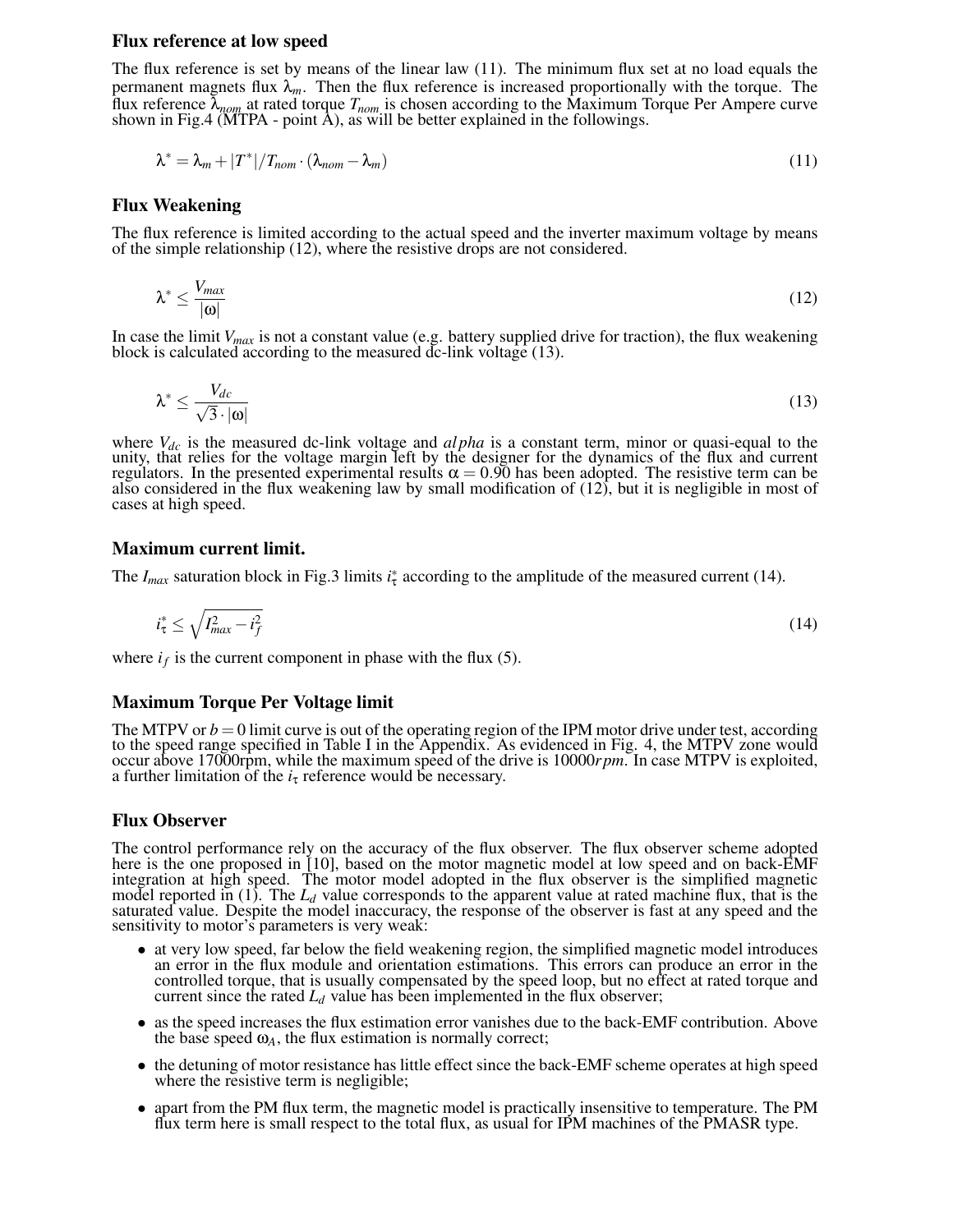### Drive operation limits in flux coordinates

In case the IPM motor drive is current controlled, the maximum-torque control in field weakening relies on the current vector trajectory represented in Fig.4-a, that referes to the dq-current frame, for the drive under test. The trajectory is referenced by the letters  $A \rightarrow B \rightarrow C$ . It must be remarked, again, that the *dq* axes are rotated by 90 degrees clockwise with respect to the ones usually adopted for IPM motors. The trajectory  $A \rightarrow B \rightarrow C$  is reported in the flux diagram  $(\lambda_d, \lambda_q)$ .

With reference to current and flux planes in Fig.4, constant current contours are circles in the current plane (a) and ellipses with a vertical offset in the flux plane (b). Analogously, constant flux (i.e. voltage) contours are offset ellipses in the current plane and circles in the flux plane. The trajectory  $A \to B \to \tilde{C}$  is briefly described in the followings, independently on type of control (current vector control or direct flux control). The inverter ratings are summarized by the current and voltage limits  $I_{max}$  and  $V_{max}$ ,referenced in Table I in the Appendix.

- Point *A* (speed  $0 \div \omega_A$ ): it is the intersection between the Maximum Torque Per Ampere Curve and the *I<sub>max</sub>* circle. Nominal torque and flux follow:  $T_{nom} = 20Nm$ ,  $\lambda_{nom} = \lambda_A = 0.363Vs$ , as well as base speed  $\omega_A = 2700$ *rpm*, calculated at  $(V_{max}, \lambda_A)$ .
- Trajectory  $A \to B$  (speed  $\omega_A \div \omega_B$ ): is the current and voltage-limited region, along the  $I_{max}$  circle. It is the region from the base speed  $\omega_A$  to  $\omega_B$  that is calculated according to  $V_{max}$  and  $\lambda_B$ . For the drive under test  $\lambda_B = 0.065V_s$  and  $\omega_B = 17000$  *rpm* is greater than maximum operating speed.
- Trajectory  $B \to C$  (speed  $\omega_B \div \infty$ ): is the voltage-limited region. The drive operates on the MTPV curve  $(b = 0)$ , virtually with no upper speed limit.

The maximum torque and power performance corresponding to Fig.4-a and-b diagrams is then reported in Fig. 5.

### Simulated and Experimental results

The IPM motor under test is rated 7*kW* in the speed range  $2700 \div 10000$  rpm. The direct field-oriented control is tested in simulation (Matlab Simulink) and then implemented on a floating point microcontroller (ADSP 21060 sharc). The use of C- SFunctions in Simulink, allows the portability of the control code from simulation to experimental implementation. This approach is very powerful for development purposes, and results in simulations that match very well the experimental data. Nevertheless, the algorithm is suitable for fixed-point implementation on a low-cost DSP, since it's simple and straightforward as demonstrated along the paper.

The drive response to a speed step command from zero to 8000rpm at no load is shown in Fig.6. The full exploitation of maximum voltage is evidenced.

The transient trajectory of the flux vector, both in motoring and braking, is shown in Fig.7, for a step response from zero to maximum speed and back to zero. In flux weakening, the flux follows the  $A \rightarrow B$ trajectory introduced in Fig.4-b, along the *Imax* ellipse . The simulation points out a small error on the observed flux, due to time-discretization: the observed flux lags or leads the actual flux by the sampling



Figure 4: Current and flux trajectories for maximum torque control.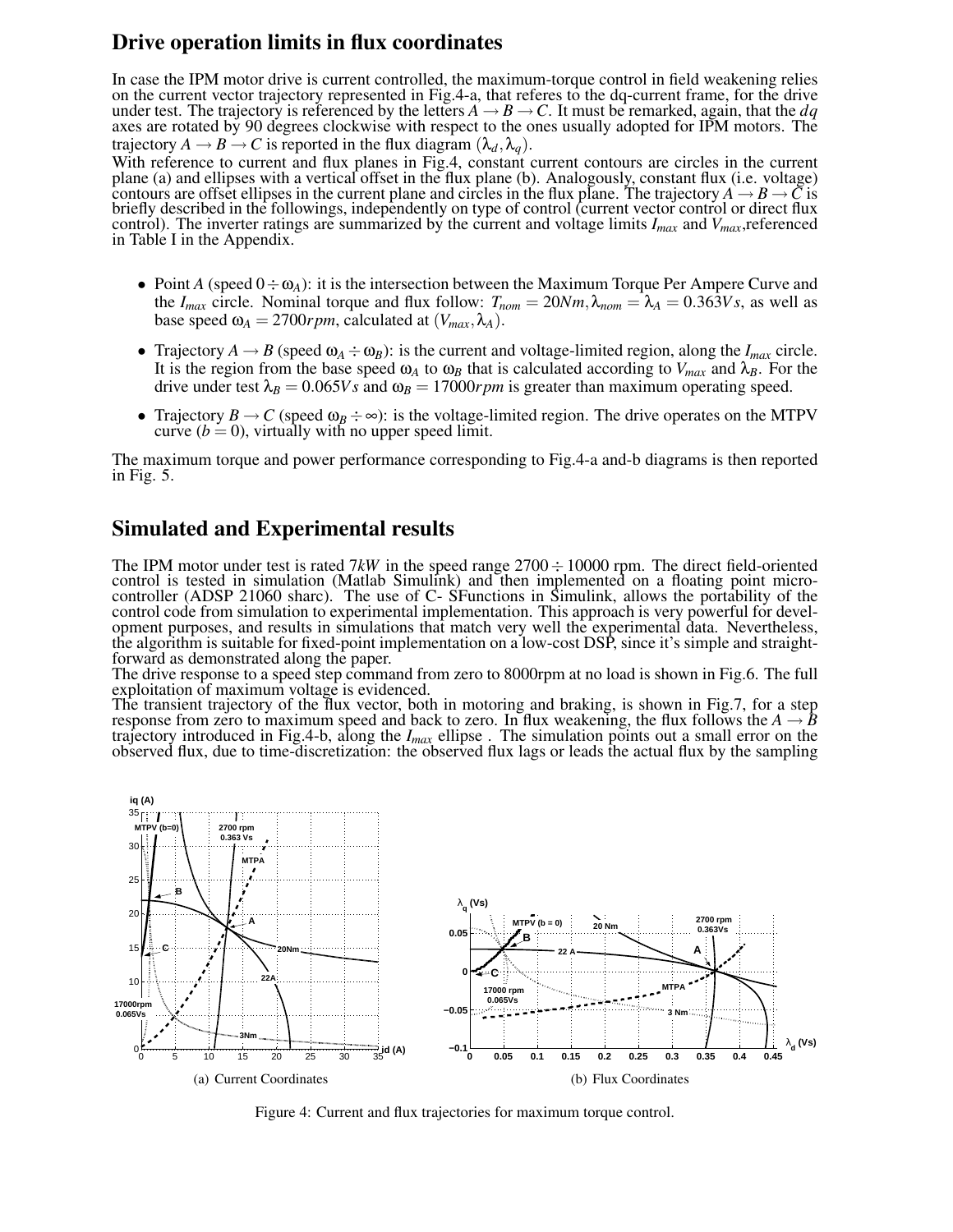

Figure 5: Maximum torque and power performance of the IPM motor drive under test according to the inverter maximum ratings reported in the Appendix.

period (100) in motoring and braking operation respectively. The orientation error causes a small reduction of the actual torque with respect to the reference one, while the flux amplitude error reflects on the motor voltage value in flux weakening. Both the effects have no practical impact on the IPM motor drive performance. The current limit is still exactly obtained since the *Imax* strategy is based on the measured current.

The flux vector trajectory from zero to maximum torque in quasi-stationary conditions is shown in Fig.8. The flux trajectory corresponds to the linear control law (11). In comparison with the MTPA curve reported in Fig.4-b, torque values are obtained by a smaller flux amplitude then by a higher current value that could be minimized by the adoption of the MTPA control law. The linear control law (11) has been adopted here for its simplicity. Nevertheless, at rated torque MTPA and (11) converge to point A where nominal torque  $T_{nom} = 20Nm$  is obtained.



Figure 6: Drive response to speed step command  $0 \rightarrow 8000$ . Scale factor for plot (b):  $v_{\alpha}^*$ : 230 V/pu,  $\omega$ : 10000 rpm/pu, bλ: 1 Vs/pu, *i*τ: 30 A/pu.

### **Conclusions**

The direct flux control of an IPM motor drive with large flux weakening capability has been proposed in the field-oriented reference frame. Experimental tests have been carried out on a drive for EV traction, rated 7kW. The exploitation of the current and voltage limits of the inverter is obtained by means of a simple control algorithm. The method is robust toward flux estimation errors at low speed, while flux estimation is accurate in the flux weakening region with any flux observer based on back-EMF integration. The respect of the voltage limit is obtained also with large variations of the dc-link. The control strategy is particularly adapt to motor drives designed for electrical and hybrid traction, with a large constant power speed range and a battery of fuel-cell power supply. Due to its simplicity, the algorithm is suitable for implementation on a low-cost, fixed-point DSPs.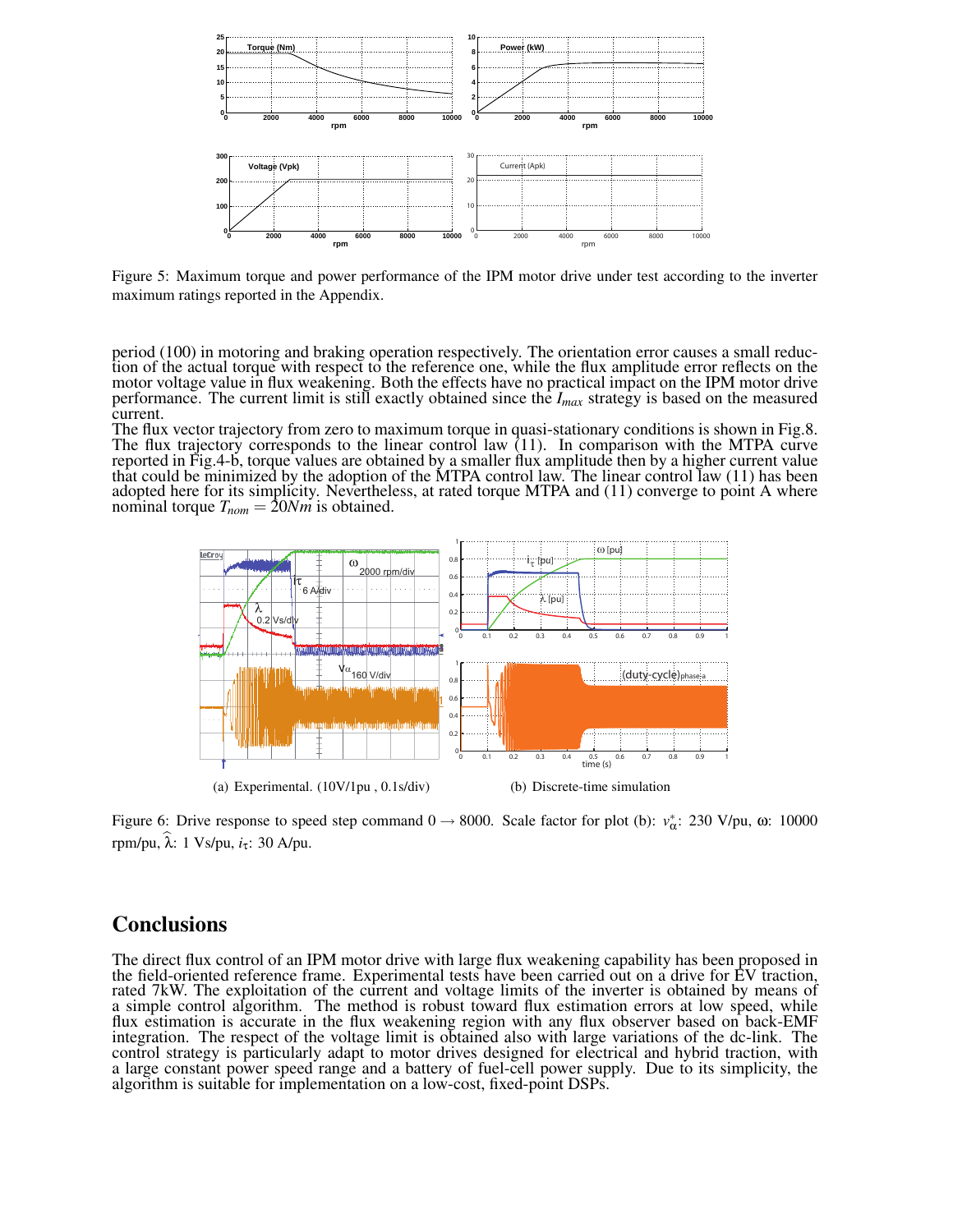

(b) Discrete-time simulation. Red: actual flux; blue: observed flux.

Figure 7: Flux trajectory in transient at full power, full speed. Motoring: step 0 → 10000*rpm*. Braking: step 0 → 10000*rpm*.



Figure 8: Quasi-stationary flux path over the torque range [−*Tmax*,*Tmax*].

#### APPENDIX: IPM motor drive data.

The motor under test is designed for light electrical traction. The motor and inverter ratings are summarized in Table I.

### References

- [1] T.M.Jahns, G.B.Kliman, and T.W.Neumann. Interior permanent magnet synchronous motors for adjustable speed drives. *IEEE Transactions on Industry Applications*, IA-22(4):678–690, 1986.
- [2] A.Fratta, A.Vagati, and F.Villata. On the evolution if ac machines for spindle drives applications. *IEEE Transactions on Industry Applications*, 28(5):1081–1086, 1992.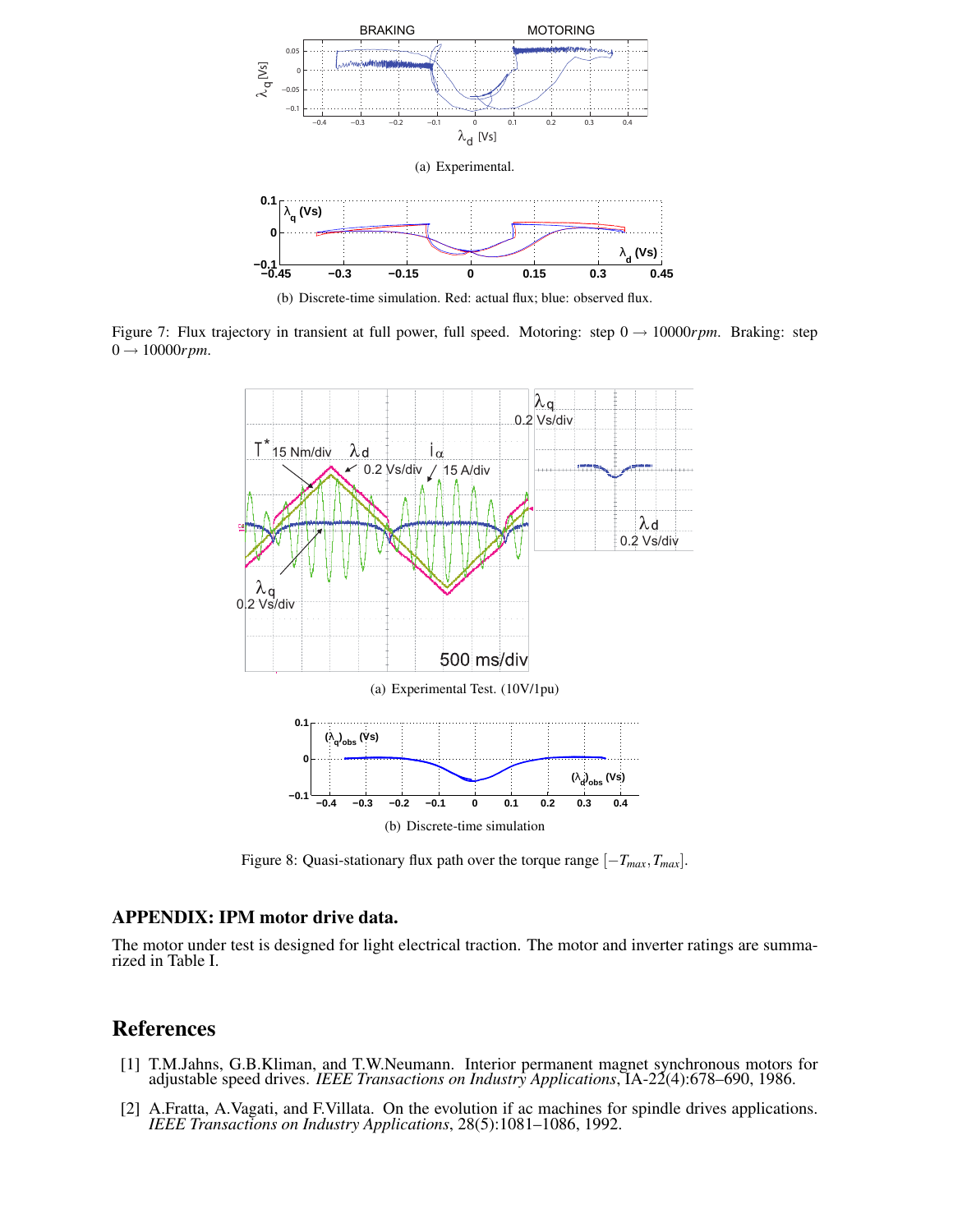|  |  | Table I: IPM drive ratings at $25^{\circ}C$ . |  |
|--|--|-----------------------------------------------|--|
|  |  |                                               |  |

| <b>MOTOR DATA</b>    |                         |             |        |  |  |  |  |
|----------------------|-------------------------|-------------|--------|--|--|--|--|
| Power                | P                       | kW          |        |  |  |  |  |
| <b>Base Speed</b>    | $\omega_A$              | rpm         | 2700   |  |  |  |  |
| Max Speed            | $\mathbf{\omega}_{max}$ | rpm         | 10000  |  |  |  |  |
| Stator resistance    | R                       | Ω           | 0.3    |  |  |  |  |
| Inertia (Motor)      | J                       | $kg \, m^2$ | 4.5 10 |  |  |  |  |
| <b>INVERTER DATA</b> |                         |             |        |  |  |  |  |
| Current              | $\mathbf{I}_{max}$      | Apk         | 22     |  |  |  |  |
| Voltage (star)       |                         |             | 210    |  |  |  |  |

- [3] W.L.Soong and T.J.E.Miller. Field-weakening performance of brushless synchronous ac motor drives. In *Proc. of IEE Electr. Power Appl.*, volume 141, pages 331–340, 1994.
- [4] A.Fratta, A.Vagati, and F.Villata. Design criteria of an ipm machine suitable for field-weakening operation. In *Proc. of International Conference on Electrical Machines*, pages 1059–1065, 1990.
- [5] N. Bianchi, S. Bolognani, and B.J. Chalmers. Salient-rotor pm synchronous motors for an extended flux-weakening operation range. *Industry Applications, IEEE Transactions on*, 36(4):1118–1125, Jul/Aug 2000.
- [6] S.Morimoto, T.Ueno, M.Sanada, Y.Takeda, and T.Hirasa. Variable speed drive system of interior permanent magnet synchronous motors for constant power operation. In *Proc. of IEEE Power Conversion Conference*, pages 402–407, 1993.
- [7] J.Kim and S.Sul. Speed control of interior permanent magnet synchronous motor drive for the flux weakening operation. *IEEE Transactions on Industry Applications*, 33(1):43–48, 1997.
- [8] S.R. Macminn and T.M.Jahns. Control techniques for improved high-speed performance of interior pm synchronous motor drives. *IEEE Transactions on Industry Applications*, 27(5):997–1004, 1991.
- [9] J. Wai and T.M.Jahns. A new control technique for achieving wide constant power speed operation with an interior pm alternator machine. In *Proc. of IEEE Industry Applications Society Annual Meeting*, volume 2, pages 807 – 814, 2001.
- [10] A.Vagati, M.Pastorelli, G.Franceschini, and V.Drogoreanu. Digital observer-based control of synchronous reluctance motors. In *Proc. of IEEE Industry Applications Society Annual Meeting*, volume 1, pages 629 – 636, 1997.
- [11] Kyeong-Hwa Kim, Se-Kyo Chung, Gun-Woo Moon, In-Cheol Baik, and Myung-Joong Youn. Parameter estimation and control for permanent magnet synchronous motor drive using model reference adaptive technique. *Industrial Electronics, Control, and Instrumentation, 1995., Proceedings of the 1995 IEEE IECON 21st International Conference on*, 1:387–392 vol.1, Nov 1995.
- [12] Y.Jeong and S.K.Sul. Adaptive flux observer with on-line inductance estimation of an ipmsm considering magnetic saturation. In *Conf.Rec.IEEE-PESC*, pages 2467–2473, 2005.
- [13] Sang-Hoon Kim and Seung-Ki Sul. Maximum torque control of an induction machine in the field weakening region. *Industry Applications, IEEE Transactions on*, 31(4):787–794, Jul/Aug 1995.
- [14] F. Briz, A. Diez, M.W. Degner, and R.D. Lorenz. Current and flux regulation in field-weakening operation [of induction motors]. *Industry Applications, IEEE Transactions on*, 37(1):42–50, Jan/Feb 2001.
- [15] Myoung-Ho Shin, Dong-Seok Hyun, and Soon-Bong Cho. Maximum torque control of statorflux-oriented induction machine drive in the field-weakening region. *Industry Applications, IEEE Transactions on*, 38(1):117–122, Jan/Feb 2002.
- [16] P.Guglielmi, M.Pastorelli, G.Pellegrino, and A.Vagati. Position sensorless control of permanentmagnet-assisted synchronous reluctance motor. *IEEE Transactions on Industry Applications*, 40(2):615 – 622, 2004.
- [17] H.F.Hofmann, S.R.Sanders, and A.EL-Antably. Stator-flux-oriented vector control of synchronous reluctance machines with maximized efficiency. *IEEE Transactions on Industrial Electronics*, 51(5):1066–1072, 2004.